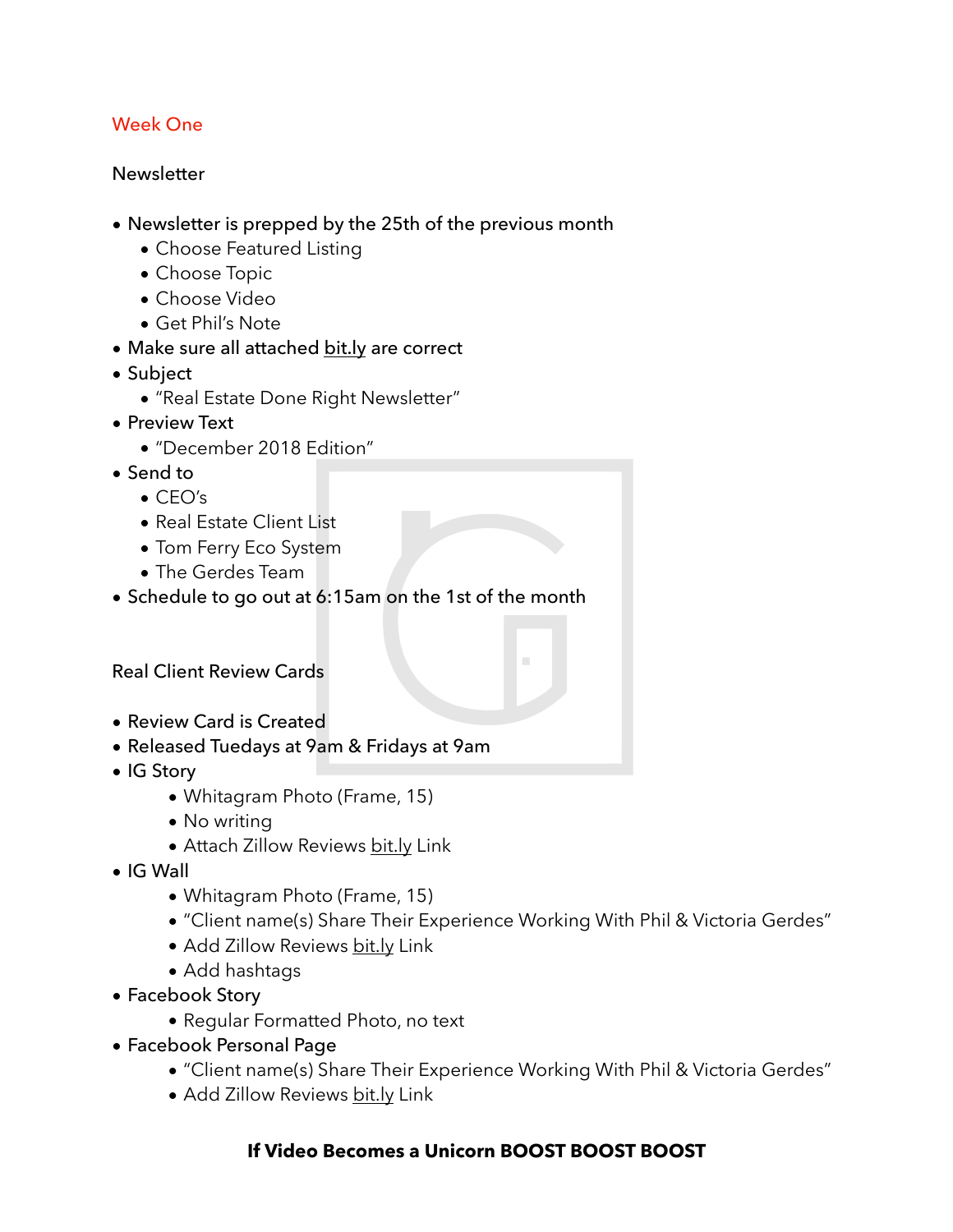- Add hashtags
- Tag Entire Team
- Facebook Business Page
	- Client name(s) Share Their Experience Working With Phil & Victoria Gerdes"
	- Add Zillow Reviews [bit.ly](http://bit.ly) Link
	- Add hashtags
- LinkedIn
	- Client name(s) Share Their Experience Working With Phil & Victoria Gerdes"
	- Add Zillow Reviews [bit.ly](http://bit.ly) Link
	- Add hashtags
- Twitter
	- Client name(s) Share Their Experience Working With Phil & Victoria Gerdes"
	- Add Zillow Reviews [bit.ly](http://bit.ly) Link
	- Add hashtags

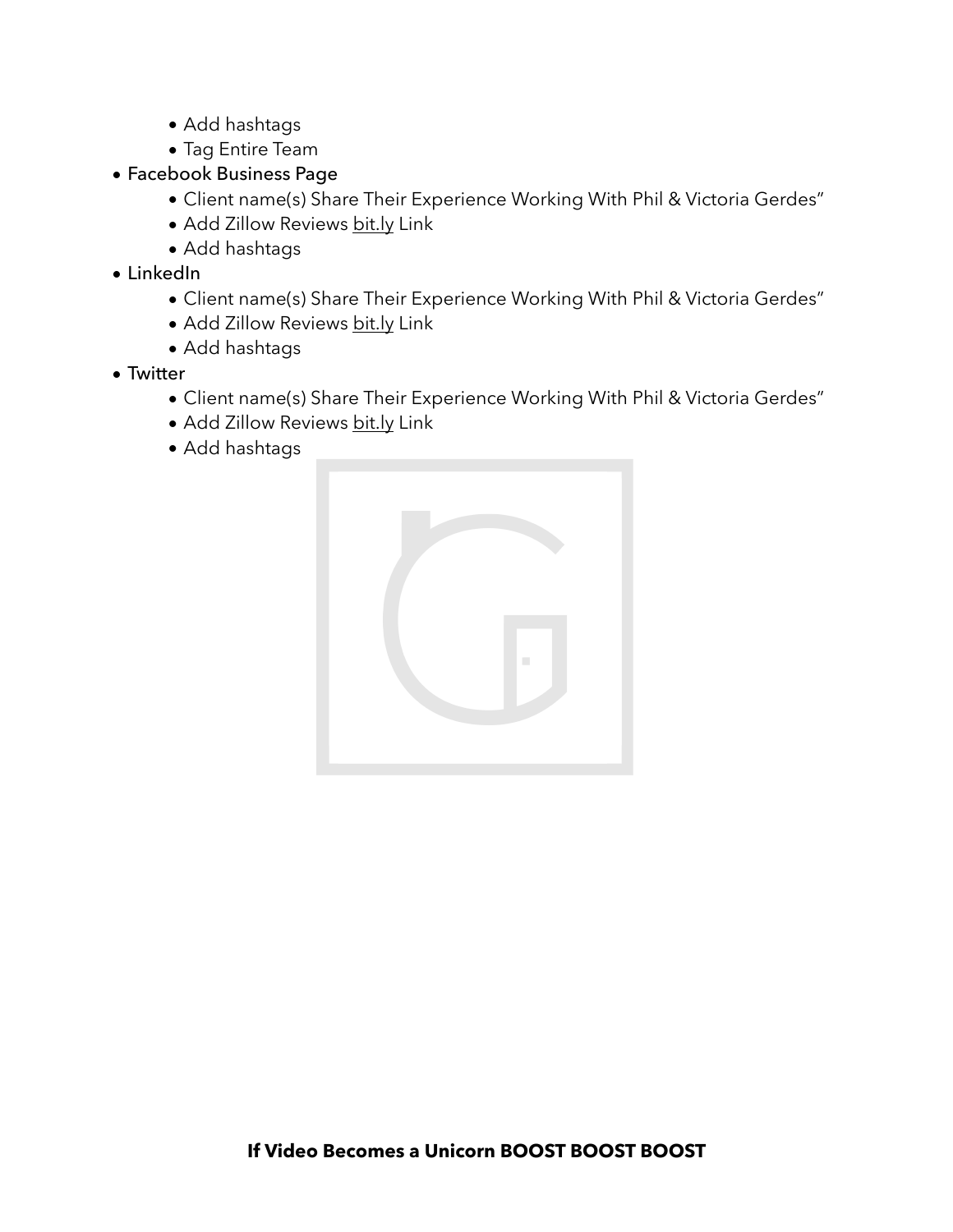## Week Two

Did You Know video Is Released

"Did You Know" Outline

#### Production

- Identify Video Topic
- Secure Location of Shoot & Time
- Storyboard a 1 3 Minute Video
	- Review Video w/ Phil
- Shoot Video
	- Shoot 3 Intro Video Clips
		- 15 Second Show Clips
		- Example: "On this Episode I'm Talking About… Swipe Up", "You Don't Want to Miss Out", "This May Make You Want to Change Your Weekend Plans"
	- Shoot Video Thumbnail Photo
	- Shoot 3 Quote Card Photos
- Have Video Transcribed
	- Proof Read Transcription
- Create 3 Quote Cards

## Release Schedule

## Monday

- 11AM Video Uploaded to Youtube
	- Add Custom Thumbnail
	- Add Photo to Pages and Make The Size 6.5 X 3.65
	- Screenshot Photo
	- Add to iPhotos
	- Upload to Youtube From iPhoto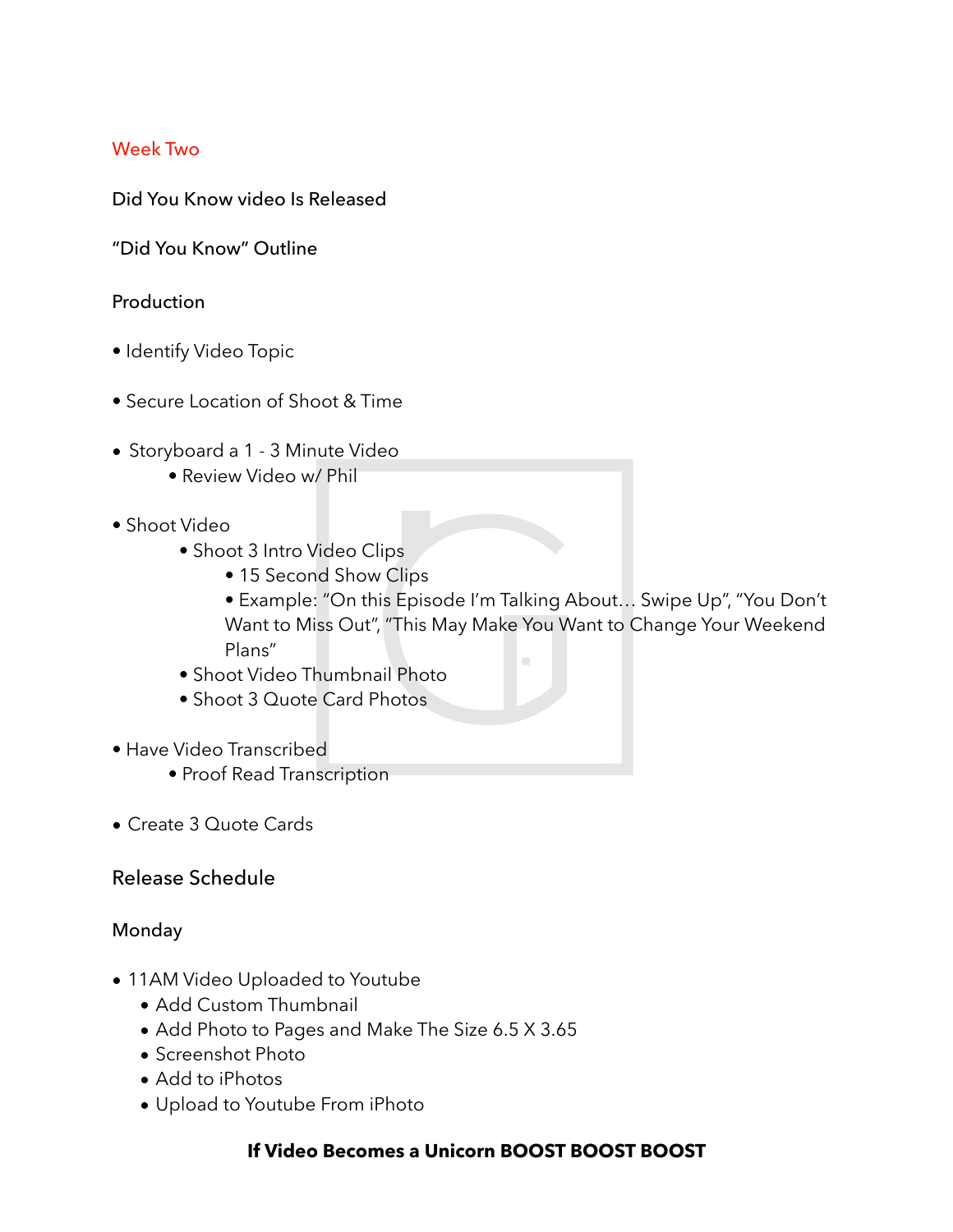- Video Added to MDLuxuryRealEstate.com
- Transcription Added as Blog to MDLuxuryRealEstate.com
- Transcription Added as Blog to LinkedIn
- Transcription Added as Blog to Medium.com
- Schedule MailChimp Email and Facebook Post for 615AM, Tuesday
- Send to
	- CEO's
	- Real Estate Client List
	- Tom Ferry Eco System
	- The Gerdes Team
- Create ALL Story Posts For Instagram & Facebook For The Week

## Tuesday

- MailChimp Promo Email Auto Sent 8:59AM
- Business Page Facebook Post Auto Posted 8:59AM
- Facebook Boost 11AM (\$20 Boost in a 10 mile Radius of Area)
	- Tag Video Participants
	- Share w/ All Relevant Groups
		- \*Thumbnail cannot have a PLAY button
- Post Video to Phil's Personal Page 11AM
	- Tag Video All Team Members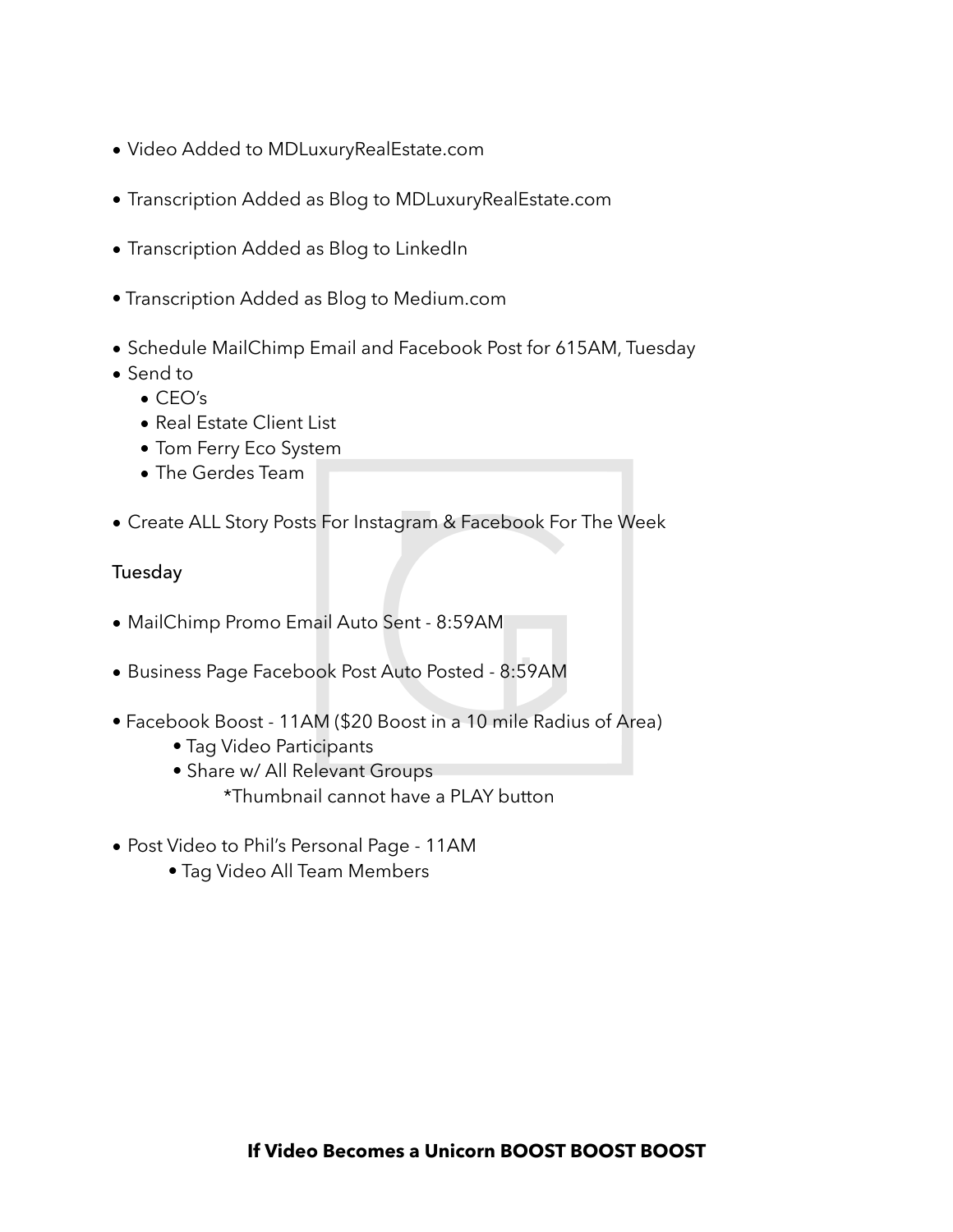Wednesday - Friday

Post Intro Video Clip #1-3 - 9AM

- IG Story
	- Regular format (no border)
	- "Quick! Turn Your Sound On!" (Above Video)
	- "Watch Now!" "Swipe Up!" (Below Video)
	- Add "#DidYouKnow"
	- Connect bit.ly Link to Story
- IG Wall
	- Regular Format (No Border)
	- "New Video! Don't Miss Out! Click The Link Now! bit.ly Link Also In Bio #DidYouKnow"
- Facebook Story
	- Create IG Story, Add Text, Save Video, Post to FB Story (Do Not Post to IG)

 $\mathcal{L}$ 

- "New Video! Don't Miss Out! (Above Video)
- Follow The Link! bit.ly Link" (Below Video)
- DO NOT Share Story As A Post To Newsfeed!
- Facebook Personal Wall
	- "New Video! Don't Miss Out! Click The Link Now! bit.ly Link #DidYouKnow"
	- Tag All Team Members
- Facebook Business Page
	- "New Video! Don't Miss Out! Click The Link Now! bit.ly Link Make Sure You Like Our Page! #DidYouKnow"
- LinkedIn
	- "New Video! Don't Miss Out! Click The Link Now! bit.ly Link #DidYouKnow"
- Twitter
	- "New Video! Don't Miss Out! Click The Link Now! bit.ly Link #DidYouKnow"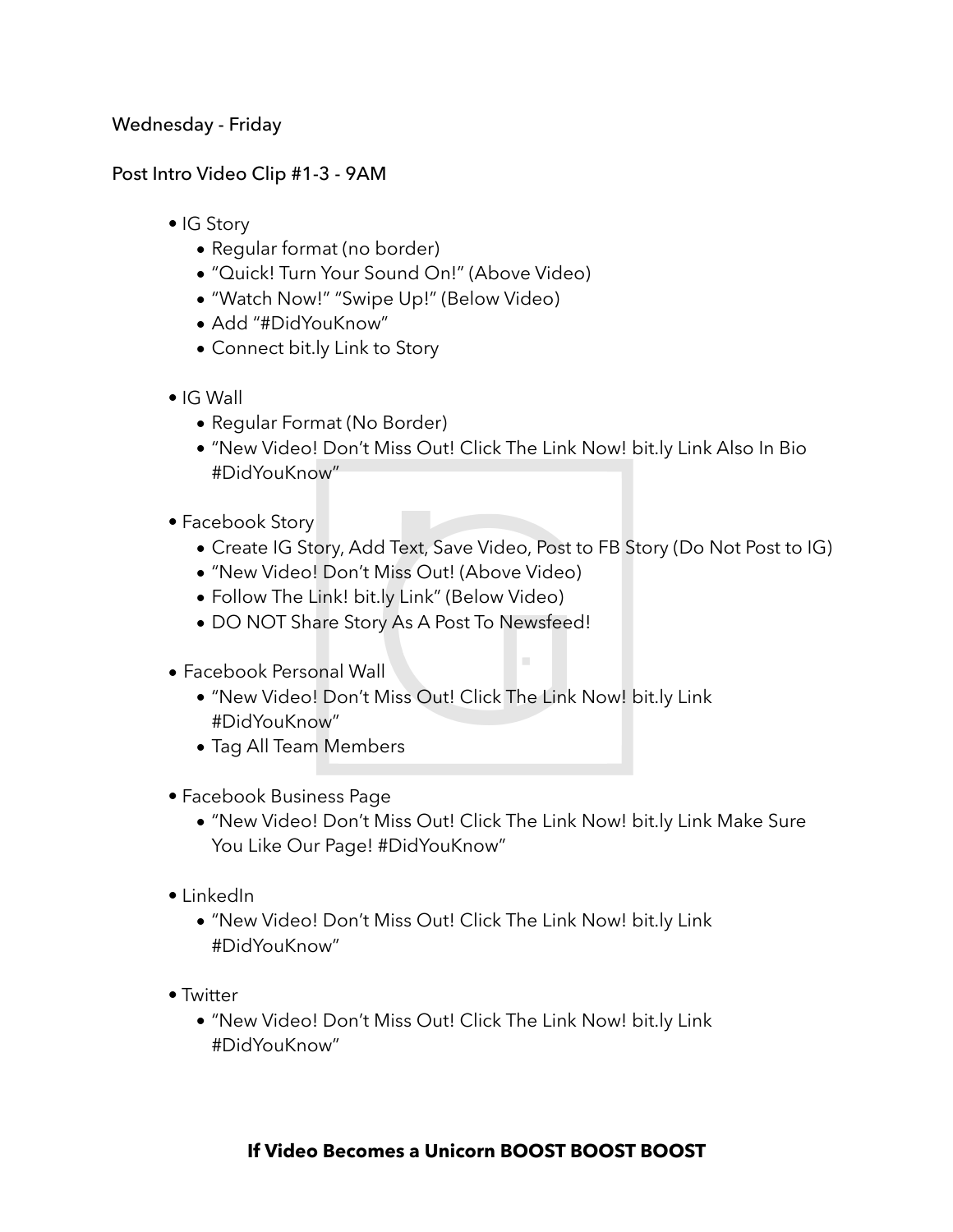## Wednesday-Friday

## Post Quote Card Photo #1-3 At 4PM

- IG Story
	- Regular format (No Border)
	- "Quick!" (Above Photo)
	- "Watch Now!" "Swipe Up!" (Below Photo)
	- Add "#DidYouKnow"
	- Connect bit.ly Link to Story
- IG Wall
	- Whitagram Photo (Frame, 15)
	- "New Video! Don't Miss Out! Click The Link Now! bit.ly Link Also In Bio! #DidYouKnow"
- Facebook Story
	- Create IG Story, Add Text, Save Video, Post to FB Story (Do Not Post to IG)

 $\mathcal{L}_{\mathcal{A}}$ 

- "New Video! Don't Miss Out! (Below Photo)
- Follow The Link! bit.ly Link" (Below Photo)
- DO NOT Share Story As A Post To Newsfeed!
- Facebook Personal Page
	- Regular Format (No Border)
	- "New Video! Don't Miss Out! Click The Link Now! bit.ly Link #DidYouKnow"
	- Tag All Team Members
- Facebook Business Page
	- Regular format (No Border)
	- "New Video! Don't Miss Out! Click The Link Now! bit.ly Link Make Sure You Like Our Page! #DidYouKnow"
- LinkedIn
	- Regular Format (No Border)
	- "New Video! Don't Miss Out! Click The Link Now! bit.ly Link #DidYouKnow"
- Twitter
	- Regular Format (No Border)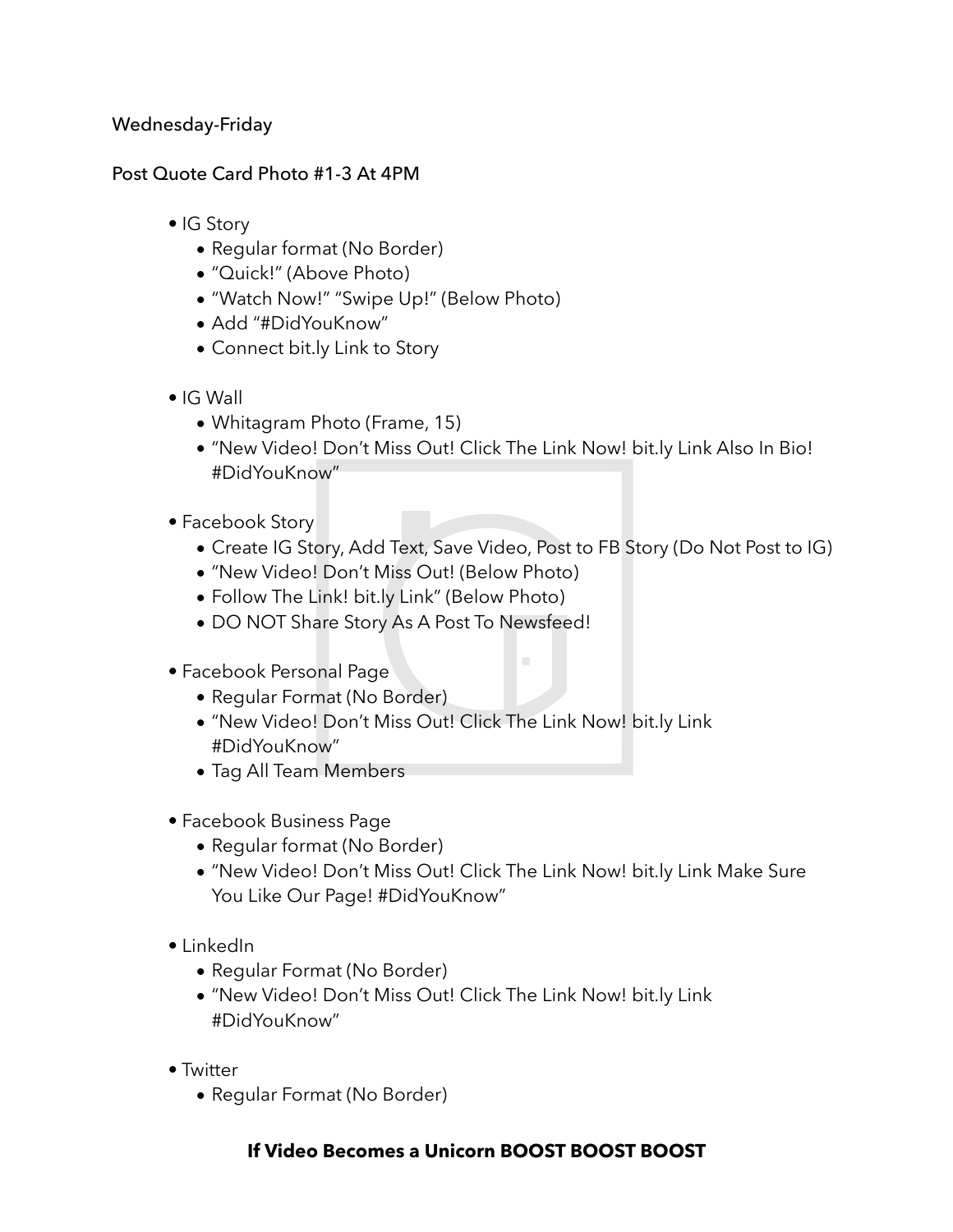• "New Video! Don't Miss Out! Click The Link Now! bit.ly Link #DidYouKnow"

# Week Three

Real Client Review Cards

- Review Card is Created
- Released Tuesdays at 9am & Fridays at 9am
- IG Story
	- Whitagram Photo (Frame, 15)
	- No writing
	- Attach Zillow Reviews [bit.ly](http://bit.ly) Link
- IG Wall
	- Whitagram Photo (Frame, 15)
	- "Client name(s) Share Their Experience Working With Phil & Victoria Gerdes"
	- Add Zillow Reviews [bit.ly](http://bit.ly) Link
	- Add hashtags
- Facebook Story
	- Regular Formatted Photo, no text
- Facebook Personal Page
	- "Client name(s) Share Their Experience Working With Phil & Victoria Gerdes"
	- Add Zillow Reviews [bit.ly](http://bit.ly) Link
	- Add hashtags
	- Tag Entire Team
- Facebook Business Page
	- Client name(s) Share Their Experience Working With Phil & Victoria Gerdes"
	- Add Zillow Reviews [bit.ly](http://bit.ly) Link
	- Add hashtags
- LinkedIn
	- Client name(s) Share Their Experience Working With Phil & Victoria Gerdes"
	- Add Zillow Reviews [bit.ly](http://bit.ly) Link
	- Add hashtags
- Twitter
	- Client name(s) Share Their Experience Working With Phil & Victoria Gerdes"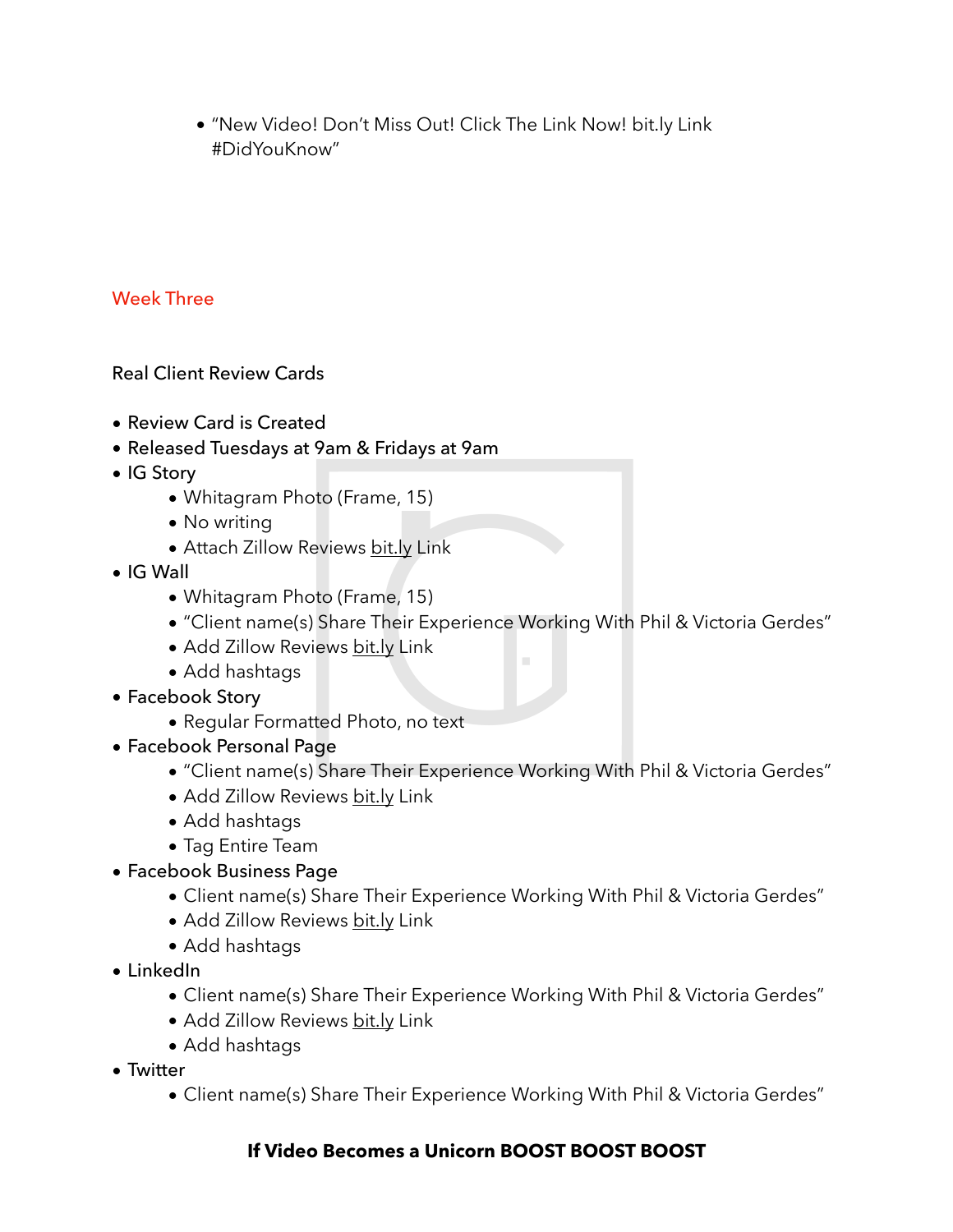- Add Zillow Reviews [bit.ly](http://bit.ly) Link
- Add hashtags

## Week Four

## "Welcome Home Series" Outline

## Production

- Identify Local Business/Partner to Feature in Upcoming Video
	- Ensure Business/Partner Fits the Idea of "Partners Making You Look Bigger Than We Are"
	- Ensure Business/Partner is Local to Annapolis, Baltimore and/or Eastern Shore

• Secure Business/Partner Participation, Location of Shoot, Time and Agreement that We May Use Video in all Marketing Pieces, in Perpetuity.

- Storyboard a 3 5 Minute Video
	- Review Video w/ Phil
- Shoot Video
	- Shoot 3 Intro Video Clips
		- 15 Second Show Clips
		- Example: "On this Episode I'm Talking About… Swipe Up", "You Don't Want to Miss Out", "This May Make You Want to Change Your Weekend Plans"
	- Shoot Video Thumbnail Photo
	- Shoot 3 Quote Card Photos
- Have Video Transcribed
	- Proof Read Transcription
- Create 3 Quote Cards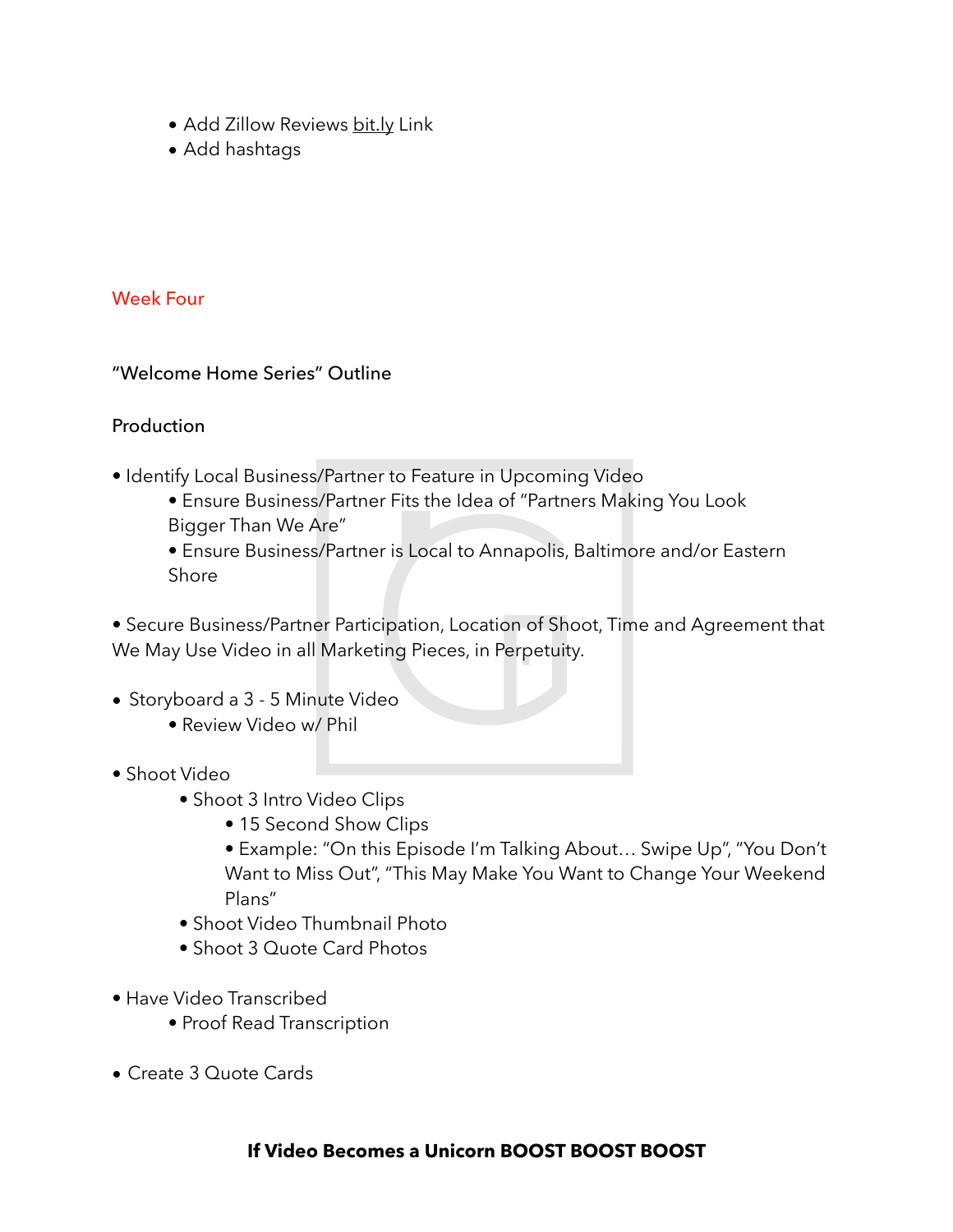# Release Schedule

## Monday

- 11AM Video Uploaded to Youtube
	- Add Custom Thumbnail
	- Add Photo to Pages and Make The Size 6.5 X 3.65
	- Screenshot Photo
	- Add to iPhotos
	- Upload to Youtube From iPhoto
- Video Added to MDLuxuryRealEstate.com
- Transcription Added as Blog to MDLuxuryRealEstate.com
- Transcription Added as Blog to LinkedIn
- Transcription Added as Blog to Medium.com
- Schedule MailChimp Email and Facebook Post for 8:59AM, Tuesday
- Send to
	- CEO's
	- Real Estate Client List
	- Tom Ferry Eco System
	- The Gerdes Team
- Create ALL Story Posts For Instagram & Facebook For The Week

## Tuesday

- MailChimp Promo Email Auto Sent 8:59AM
- Business Page Facebook Post Auto Posted 8:59AM
- Facebook Boost 11AM (\$20 Boost in a 10 mile Radius of Area)
	- Tag Video Participants
	- Share w/ All Relevant Groups
		- \*Thumbnail cannot have a PLAY button
- Post Video to Phil's Personal Page 11AM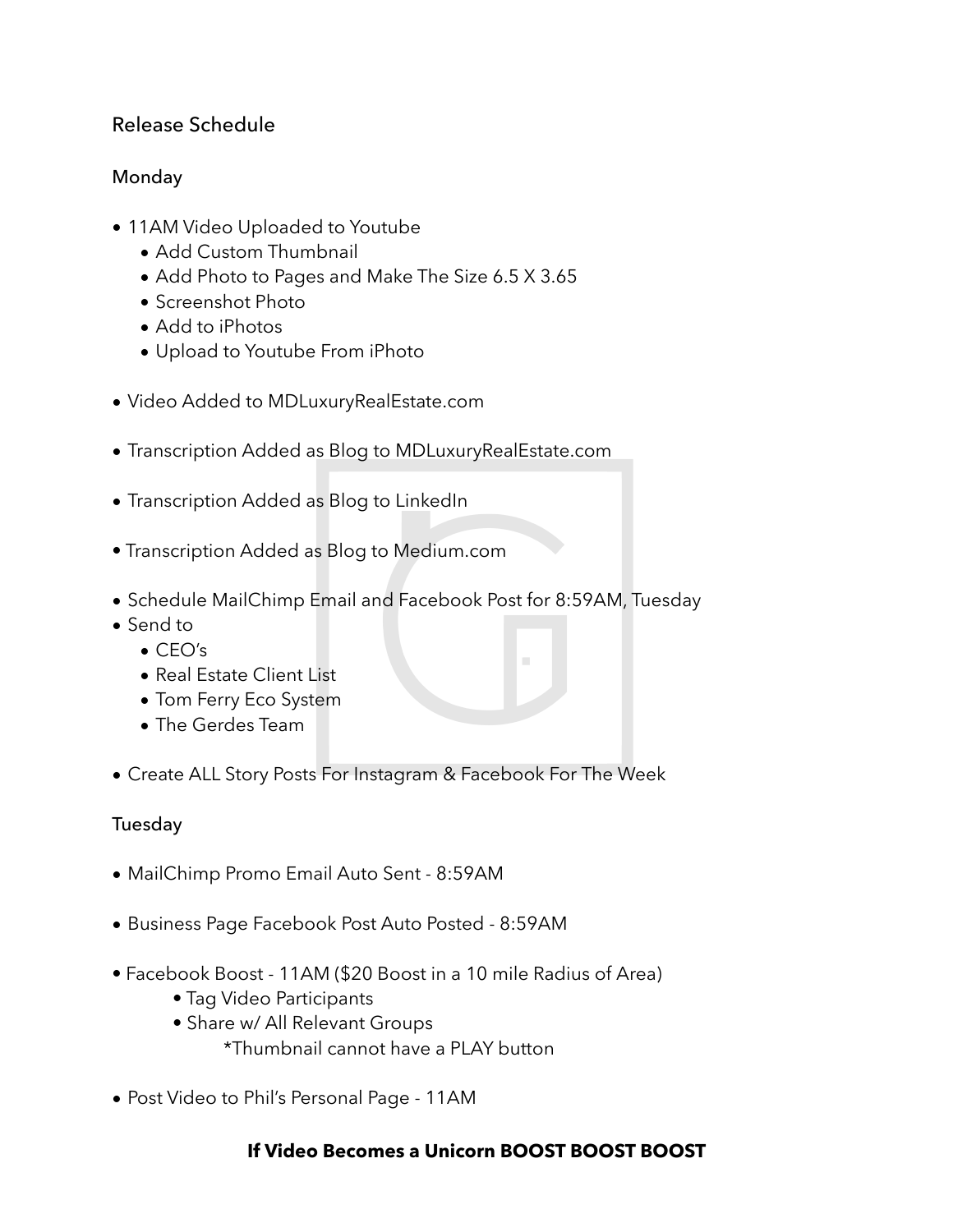• Tag Video All Team Members

## Wednesday - Friday

## Post Intro Video Clip #1-3 - 9AM

- IG Story
	- Regular format (no border)
	- "Quick! Turn Your Sound On!" (Above Video)
	- "Watch Now!" "Swipe Up!" (Below Video)
	- Connect bit.ly Link to Story
	- Add #WelcomeHome
- IG Wall
	- Regular Format (No Border)
	- "New Video! Don't Miss Out! Click The Link Now! bit.ly Link Also In Bio #WelcomeHome"
- Facebook Story
	- Create IG Story, Add Text, Save Video, Post to FB Story (Do Not Post to IG)
	- "New Video! Don't Miss Out! (Above Video)
	- Follow The Link! bit.ly Link" (Below Video)
	- Add #WelcomeHome
	- DO NOT Share Story As A Post To Newsfeed!
- Facebook Personal Wall
	- "New Video! Don't Miss Out! Click The Link Now! bit.ly Link #WelcomeHome"
	- Tag All Team Members
- Facebook Business Page
	- "New Video! Don't Miss Out! Click The Link Now! bit.ly Link Make Sure You Like Our Page! #WelcomeHome"
- LinkedIn
	- "New Video! Don't Miss Out! Click The Link Now! bit.ly Link #WelcomeHome"
- Twitter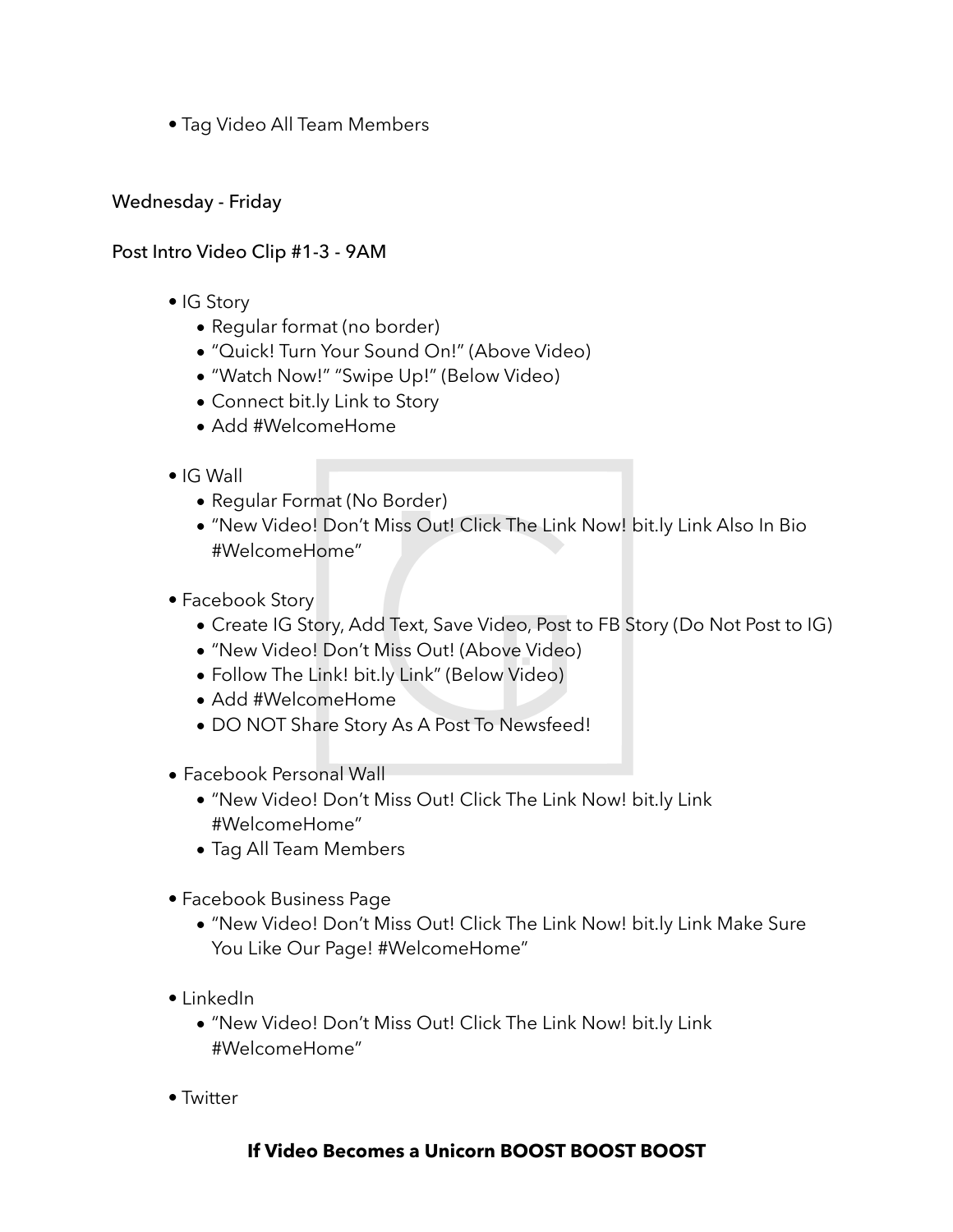• "New Video! Don't Miss Out! Click The Link Now! bit.ly Link #WelcomeHome

## Post Quote Card Photo #1-3 at 4PM

- IG Story
	- Regular format (No Border)
	- "Quick!" (Above Video)
	- "Watch Now!" "Swipe Up!" (Below Video)
	- Connect bit.ly Link to Story
	- Add #WelcomeHome
- IG Wall
	- Whitagram Photo (Frame, 15)
	- "New Video! Don't Miss Out! Click The Link Now! bit.ly Link Also In Bio #WelcomeHome"
- Facebook Story
	- Create IG Story, Add Text, Save Video, Post to FB Story (Do Not Post to IG)
	- "New Video! Don't Miss Out! (Above Video)
	- Follow The Link! bit.ly Link" (Below Video)
	- Add #WelcomeHome
	- DO NOT Share Story As A Post To Newsfeed!
- Facebook Personal Page
	- Regular Format (No Border)
	- "New Video! Don't Miss Out! Click The Link Now! bit.ly Link #WelcomeHome"
	- Tag All Team Members
- Facebook Business Page
	- Regular format (No Border)
	- "New Video! Don't Miss Out! Click The Link Now! bit.ly Link Make Sure You Like Our Page! #WelcomeHome"
- LinkedIn
	- Regular Format (No Border)
	- "New Video! Don't Miss Out! Click The Link Now! bit.ly Link #WelcomeHome"